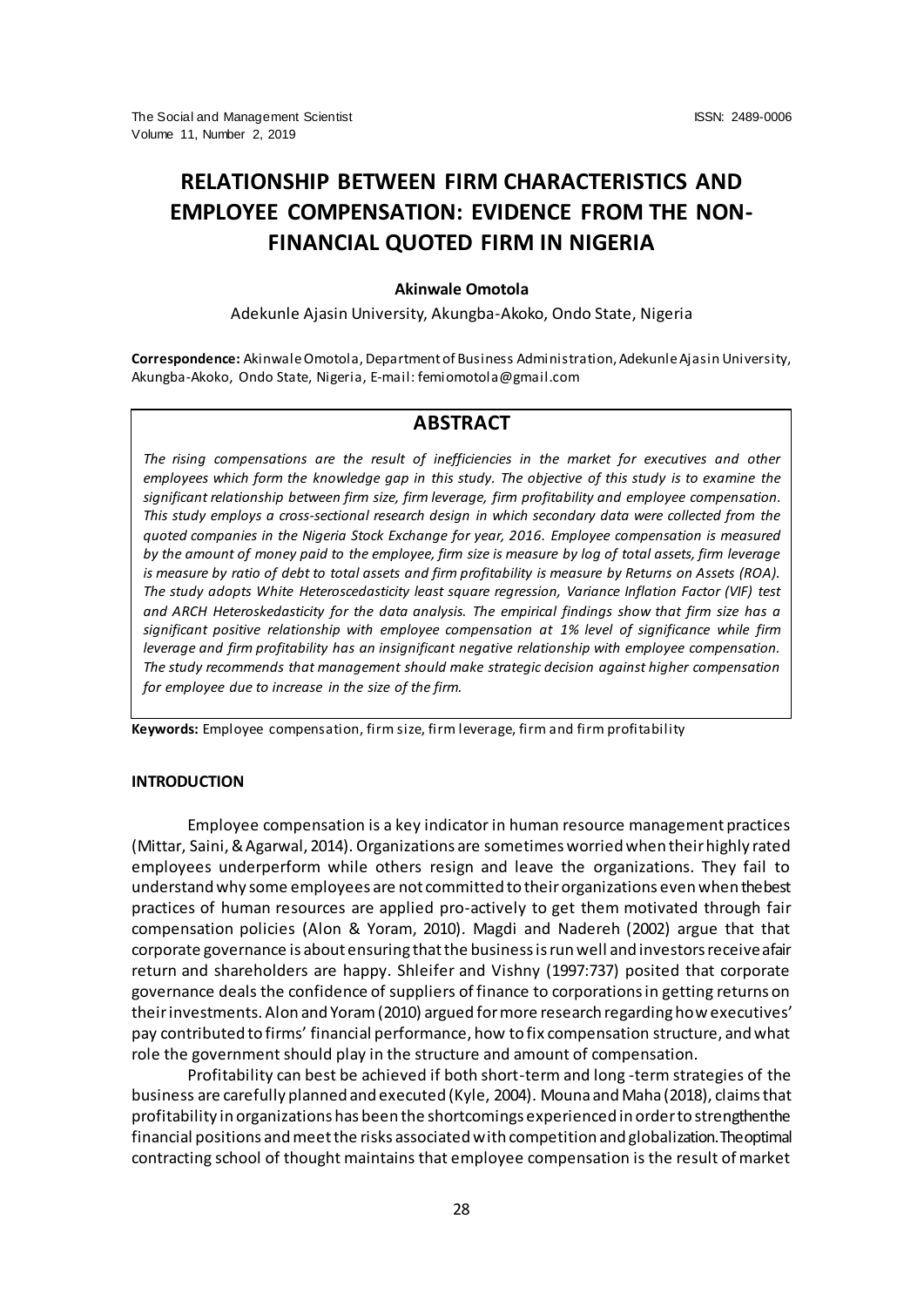performance for executive and worker's ability and capability (Edmans & Gabaix, 2016). It is rational for shareholders to rely on management incentive programmes. The weaker the corporate governance system of the company, the more important the management incentive programme becomes. However, the managerial power school, on the other hand, argued that rising compensations are the result of inefficiencies in the market for executives and other employees (Morse, Nanda & Seru, 2011). Based on the above premise, the study critically examined the relationship between firm characteristics and employee compensation in the context of Nigeria data. This is where the study bridged the gap in research.

## **Theoretical Review/Framework**

Based on theoretical reviews, the study was anchored on the stakeholder theory which focused on the employee compensation attributes of any given quoted companies.

## **Managerial Power**

The theory focused on the employees and its union with selfish ability to give detailed explanations about discoveries in different compensation plans and the enormous level or volume of directors' and employee compensation (Finkelstein, 1992). The theory believed that the position of directors in a company is desirable, profitable and responsible, and gives them an opportunity to have access to the economic profit of the organisation ( Finkelstein & Hambrick, 1990). It was observed that the level of compensation received by an employee was not commensurate with the amount of time and energy involved. Most times, management cares more for the compensation plans of the directors than for any other issues affecting the employee's work.

# **Stakeholder Theory**

The managerial aspect of the organizations' close ties with the potential stakeholderis significantly related to the success of the organization (Deegan, Rankin, & Tobin, 2002). Deegan et al., (2002) argued the ethical aspect of the stakeholder theory that the organisation needed to be fair to all the stakeholders. This implied that powers given to the stakeholders are not relevant. Stakeholder theory contends that the pressure exercised on organizations by different stakeholders' conditions firms' behaviour. Chenhall (2003) indicated that organisations that faced intense pressure needed to develop a structure for effective control mechanism and hence adopt organic system. Moneva and Liena (2012) asserted that there was an improvement in the behavioural pattern by stakeholders on social and environmental information as an acknowledgement of the pressure by stakeholders.

#### **Empirical reviews**

Bloom, Lemos, Sadun, Scur, and Van Reenen (2014) documented from their work on new empirical economics of management that ownership and control structures are factors influencing managerial ability and firm productivity across some countries. They also revealed that firms owned by founding family have a significant negative impact on the performance of the firm. This means that founding family members serving as the CEO has the tendency of worsening management ability than firms under other ownership and control structures.

An empirical investigation carried out by Ismail, Yabai, and Hahn (2014) on the relationship between CEO pay and firm performance measured by return on asset, return on equity and profit margin in Malaysia listed for the periods of 2006 to 2010 showed a relationship between CEO pay and firm performance. A study conducted by Nulla (2014) on the effect of CEO compensation on performance in the New York Stock Exchange (NYSE) companies for the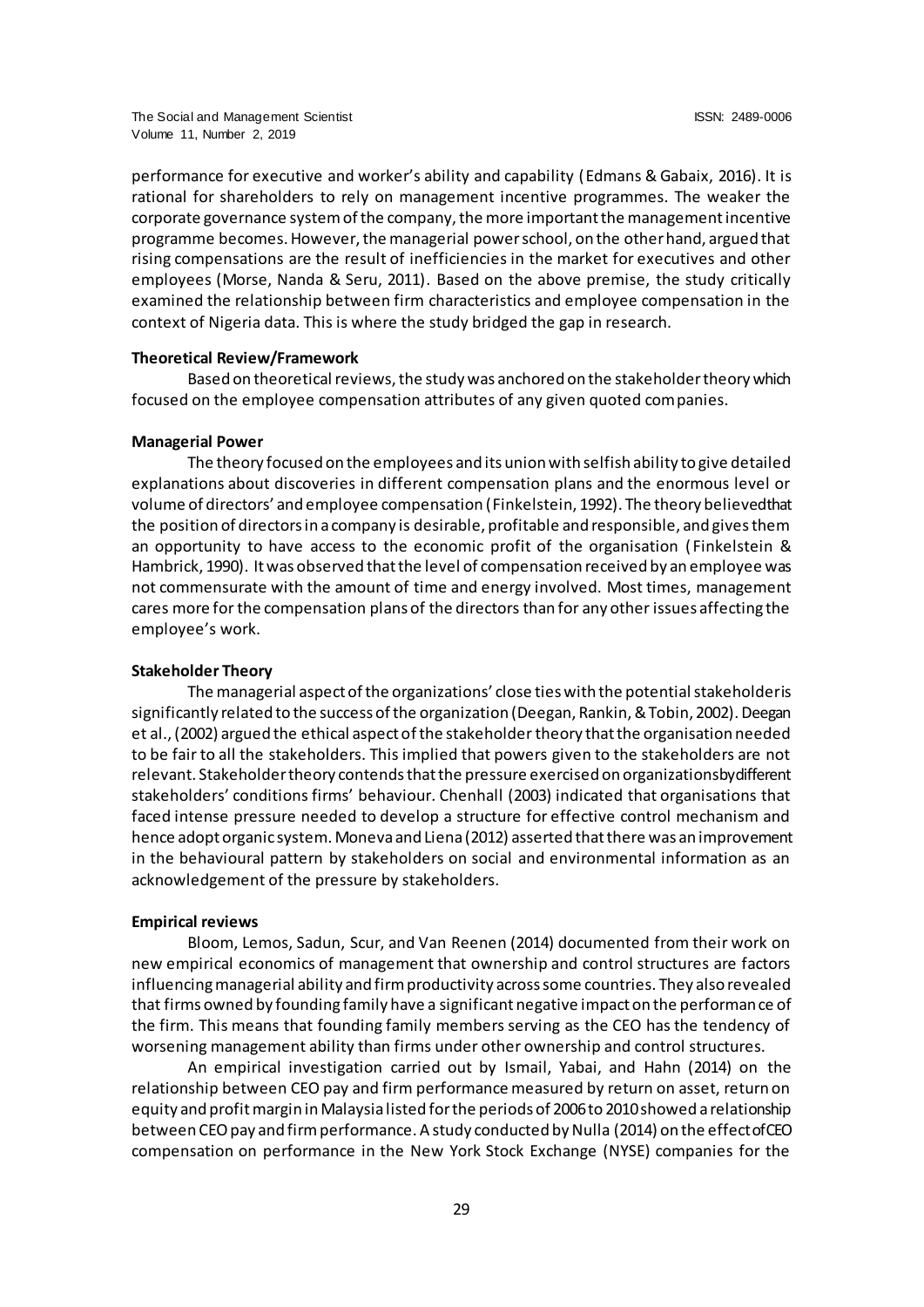periods of 2005 to 2010. This study selected one hundred and twenty companies through stratified sampling method. It would be documented that a significant relationship was found between CEO salary, CEO bonus, CEO total commendation, chairman pay and firm performance.

Xue and Munir (2015) carried out research on relationship important management employee remuneration performance of ADIs (Authorised Deposit Institutions) in Australia. The study sampled 91 ADIs managed by Australian Prudential Regulation Authority. The study revealed that compensation is significant to performance of ADIs. The study further explained that board size and existence of compensation board committee is significant with the performance of ADIs in Australia while composition of the board is partially related to performance of ADIs in Australia.

Kalay and Lyan (2015) did an empirical study on Turkey manufacturing companies to establish whether there is relationship between strategic innovation management practices and organisational performance. The study sampled 132 managers from selected 66 publicly quoted companies in Turkey using survey research design. The method of data analyses is least squares structural models to the extent to which the stated hypotheses justified the intended research objectives. The findings from the study indicated that organisational structure and innovative culture and strategy have significant relationship with innovative performance of the sampled companies.

Similarly, Lone, Hassan, and Afzal (2015) investigated the factors affecting CEO compensation in Pakistan's banking sector. They employed cross-sectional design for periods of 2006 to 2013 for the data analysis. The results revealed that firm performance, firm size, founding CEO, independence directors, board shareholding, percentage ownership and CEO compensation were not significantly related.

Liu and Liu (2015) carried out an extensive study on equity compensation and research and development (R & D) investments among Chinese public quoted companies for the period of 2007 to 2012. The study adopted ordinary least square using the multivariate regression method. The study revealed that management shareholding ratio in most owned companies has impact on research and development (R&D) investment intensity. The study also revealed that management shareholding ration in "non-state owned" companies has range effect research and development (R&D) investment intensity. The study aligned with relevant theories on corporate governance and research and development (R & D) investment which assists organisation to take appropriate decisions to optimise directors' decisions to achive effect research and development (R & D) investment intensity.

Mehul and Komera (2016) did an empirical study on directors' compensation and firms' performance in Indian. The study adopted generalized methods of moments (GMM) to examine the absence of compensation performance among small businesses and its subsidiaries in Indian. The performance of the companies is measured by market and accounting based indicators. The study revealed that organisational performance has significant relationship with executive compensation. But the study has failed to align with other studies on performance based directors' compensational plans among Indian companies.

The study of Idemobi, Onyeizugbe and Akpunonu (2011) on compensation management and organisational performance in Anambra State Civil Service revealed that compensation has no significant effect on performance of the civil service. Aduda (2011) studies the effect of executive compensation on firm performance in the Kenyan banking sector and found a significant relationship between executive compensation and bank performance. This implies that increase in executive compensation would lead to an increase in bank performance. Scholt and Smith (2012) conducted a study on executive remuneration and company performance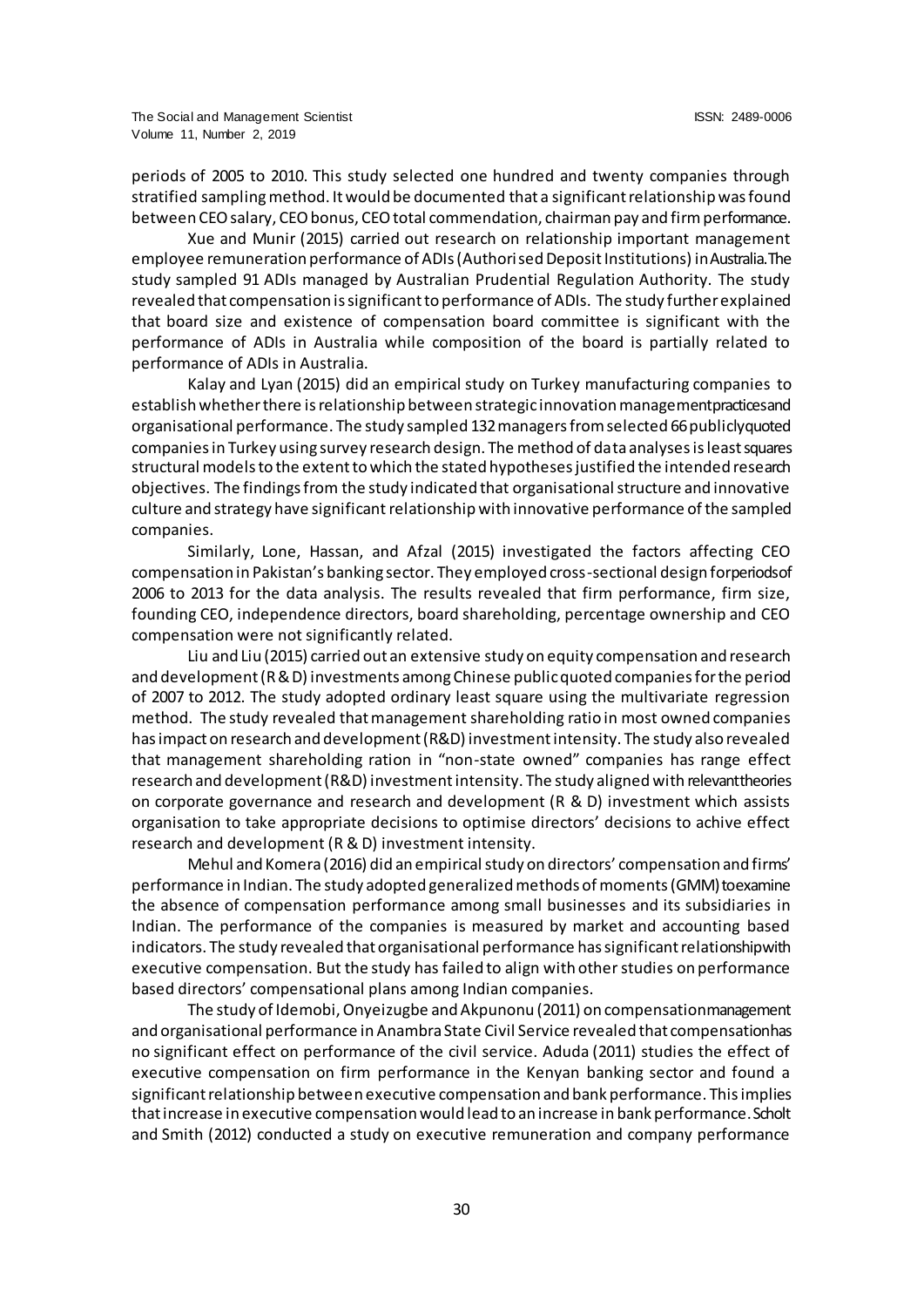among South African companies listed. It would be revealed from the empirical analysis that a strong positive relationship between executive remuneration and company performance.

The review of related previous studies concerning the relationship between firm characteristics and employee compensation uncovered several vacuums which prompted the need for this study. The identified vacuums in literature were that among the extant studies in Nigeria mainly focus on dimensions of firm characteristics and performance (e.g., Ibojo & Asabi, 2014; Idemobi, Onyeizugbe, & Akpunonu, 2011; Oladejo & Yinus, 2014; Olawale, Ilo, & Lawal, 2017). Likewise, to the best of the researcher's knowledge, none of extant literature considered the possibility that the relationship between firm characteristics and employee compensation. In essence, among other objectives, this study was intend to ascertain whether or not there is a significant relationship between firm characteristics and employee compensation, even as it was expected that their relationship would vary within the sample period of 2016.

## **Hypotheses Development**

#### **Employee Compensation**

Employees receive compensation packages in the form of wages, salaries and pay (Aslam, Ghaffar, Talha, & Mushtaq, 2015). However, good compensation moti vates the employee to perform better. Azeez (2017) believed that employee compensation is a reward system that encourages long stay in the firm. Employee compensation means the actual money employees receive from their employers for jobs done or services rendered (Naukrihub, 2009). Ojo (2008) stated there are three components of staff's compensation in an organization: the basic pays; the fringe benefits; and performance incentives or bonus. The basic pay is the basic wage in the form of salary; fringe benefits are supplementary compensation awarded to employers over and above the basic wage or salary. A compensation structure that is good will benefit the performance and effectiveness of a firm (Aslam et al., 2015). Employee compensation systems based on employee performance are seen as a way to correct some of the imperfections in labour, product and capital markets that affect the employment relationship (Pendleton, Whitfield, & Bryson, 2009). They emphasize that money as a compensation criterium tends to create money motivation rather than good-work motivation in the sense that when people struggle for monetary compensation, they may sacrifice quality to take the shortest and fastest way to maximize their monetary gain (Pendleton et al., 2009).

#### **Firm Characteristics**

Firm characteristics were employed as the explanatory variables in this study. The variables include firm size, firm leverage and firm profitability.

## **Firm Size and Employee Compensation**

According to Watts and Zimmerman (1986), firms with greatest size would incur more political costs because such firms were more politically oriented and attracted more resentment due to their power in the market. Empirical research by Barton and Simko (2002) revealed that firms with a large firm size had the tendency to effectively manage returns on their investments than smaller firms due to pressure from those who had invested in the business to meet the intended goal of the analysts. Firm with larger a size has the capacity to more financial resources to encourage the utilisation of best practices and technology and employ best hands to handle the affairs to provide timely information to stakeholders (Barkar & Ahmad, 2010). Overall, firms with a small size effectively manage their return than firms with a large size because such firms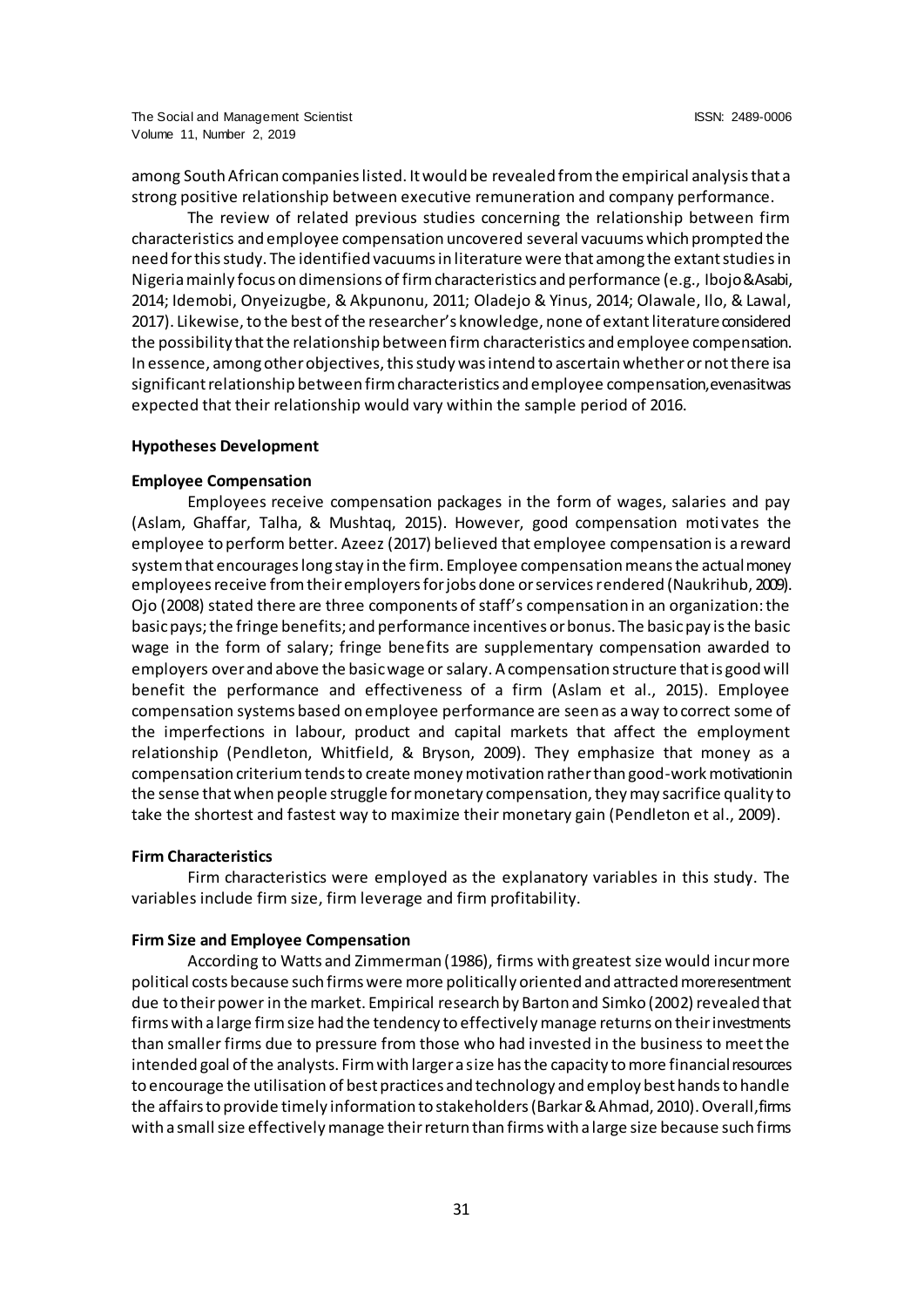consider cost, integrity and their reputation. Based on the relevant literature, we therefore formulate hypothesis that: *firm size has a significant relationship on employee compensation.*

## **Firm leverage and Employee Compensation**

Firms in developing countries may have less long-term debt than firms in developed countries simply because they have different characteristics, rather than necessarily implyinga deficiency in the credit market. Jensen and Meckling (1976) have used agency theory to assert that political transfers of wealth, from bondholders to shareholders can take place in highly leveraged firms. Agency theory predicts that restrictive covenant may be written into debt contracts to protect firm's economic interests. According to Diamond and Verrecchia (1991), firm leverage is a useful tool for mitigating the agency problem in a given organizationespecially in the reporting of intangible assets. Leftwich, Watts and Zimmerman (1981) suggested that the proportion of outside capital tends to be higher for larger firms as the potential benefits of voluntary disclosure increase with shareholder debt holder-manager conflicts. Olawale, Ilo, and Lawal (2017) investigated the effect of firm size on the performance of firms in Nigeria. The study used 12 non-financial quoted firms in Nigeria Stock Exchange (NSE) within the time frame of 2005 to 2013. The panel data are analysed using a pooled regression model, fixed effects model and random effects model to identify the relationship between firm size, performance of firms listed. The study documented that firm size in terms of total assets had a negative effect on performance as well as employee compensation, while in terms of total sales, firm size has a positive effect on the performance Nigerian non-financial companies. Prior studies were based on the relationship between firm leverage and performance. In order to bridge the gap in Knowledge, we therefore formulate hypothesis that: *firm leverage has a significant relationship on employee compensation.*

## **Firm profitability and Employee Compensation**

Profitability is the degree of efficiency and effectiveness with which organizational objectives and goals are achieved. However, "profitability in a given business operations is a good measure of the performance of a firm and it is the basis of financial reporting quality void of earnings management (Margaretha & Supartika, 2016). Odusanya, Yinusa and Ilo (2018), are of the opinion that the maximization of profitability which deals with the optimum goal for a company to remain in business and to withstand competition from firms operating in similar industry. Based on the issue of profitability in business organizations, managers are solely to maximize the firms' wealth (Abdullahi, 2015). Extant literatures have shown that competitive business environment, marketing organisations implement business strategies to retain customers in terms of improved satisfaction and to enhance profitability level of the firm (Abu-Hassan, Wan Jusoh, & Hamid, 2013). Ibojo and Asabi (2014) examined the effect of compensation management on employee's profitability in Nigerian manufacturing sector. The study revealed that there is a significant relationship between firm profitability and employee compensation. This means that increase in the profitability of firm would significantly lead to increase employee compensation. Oladejo and Yinus (2014) examined the relationship between employee compensation and firm profitability in the Nigerian food and beverage manufacturing companies. The study adopted a survey research design by distributing structured questionnaires to the staff of the selected food and beverages companies in Lagos state. Descriptive statistics and non-parametric statistical test Chi- square for the data analysis with the help of STATA 10.0 economic software. Results show that employee compensation has a significant positive relationship with firm profitability in the Nigerian foods and beverages industry. Prior studies reviewed above were based on the relationship between firm profitability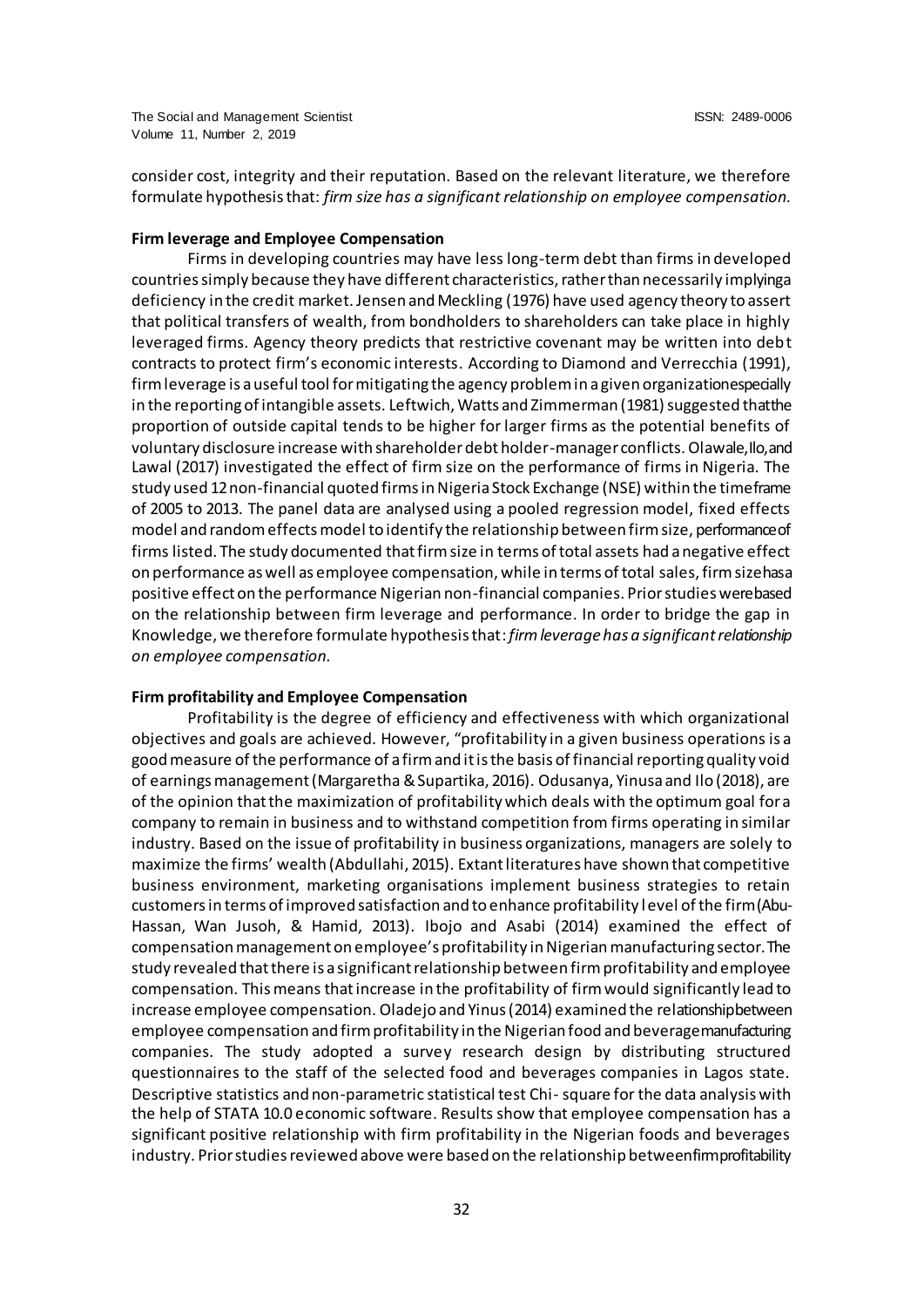and employee compensation looking at the manufacturing sector without sampling the entire quoted companies in Nigeria. But in this study, all quoted companies were sampled in order to bridge the gap in Knowledge. We therefore formulate hypothesis that: *firm profitability has a significant relationship on employee compensation.*

## **METHODS**

The methods are the scientific principles and procedures that served as a guide to achieving the core objectives of this study. This study employed a quantitative and a crosssectional research design in which secondary data were collected from some selected quoted firms in the Nigeria Stock Exchange for the year 2016. The population of this study consists of one hundred and seventy (170) companies (both financial and non-financial) listed on the firsttier of the Nigerian Stock Exchange (NSE) as at 31<sup>st</sup> December, 2016. However, for the purpose of determining the sample size, the sampling technique was derived from Burley's formula that was propounded and popularized by Yamane (1967). The 14% error margin is applied on the population using the formula stated below:<br> $\frac{N}{N}$ 

n = .............................................................................................................. (1)

Where:  $n =$ sample size;  $N =$ population size (i.e. 170);  $e =$  desired level of significance, (in this case is 14%).

n = 
$$
\frac{170}{1 + 170 (0.14)^2}
$$

 $n = 39.26$ 

Therefore, the value was approximated round-off to thirty-nine (39) listed companies. In order to avoid bias, random sampling techniques was used to select 39 companies among the sampled population.

## **Methods of Statistical Analysis**

The model specification of this study is based on least square (OLS) regression econometric model. Least square (OLS) regression econometric is one that seeks to explain variation in the value of employee compensation on the basis of changes in firm characteristics employing a cross-sectional data. This assumption is that, the dependent variable is a linear function of the independent variables. The least square (OLS) regressions with an error term (e<sub>t</sub>) is expressed in the equation below:

ECOMP = α<sup>0</sup> + α1FSZ + α2FLEV + α3PRFT + e<sup>t</sup> ………………………………………… (i)

## **Measures Construct**

ECOMP = Employee compensation was measured by the amount of money paid to the employee disclosed at the footnotes of the audited annual report;

Where: FSZ = Firm size was measured by log of total assets;

FLEV = Firm leverage was measured by ratio of debt to total assets;

PRFT = Firm profitability was measured by Returns on Assets (ROA);

 $\alpha_0$  =Constant Coefficient;  $\alpha_1 - \alpha_4$  = Explained coefficient of the independent variables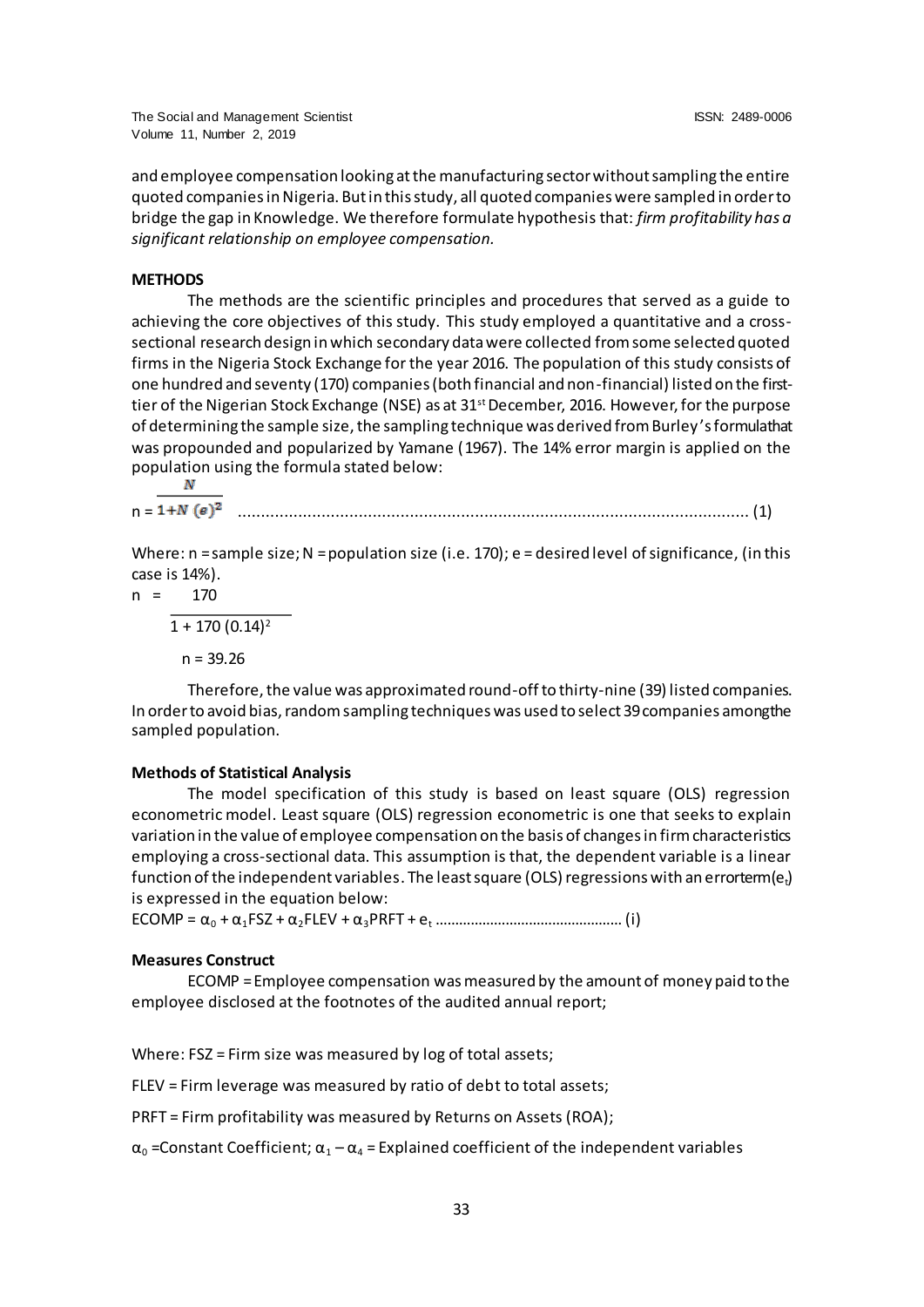$e_t$  = Error term or disturbance term. The presumptive signs of the parameters in the

Specifications were:  $\beta_1$ ,  $\beta_2$ ,  $\beta_3 > 0$ 

This study used White Heteroskedasticity least square (OLS) regression techniques in examining the significant relationship between the firm characteristics and employee compensation. We also conducted diagnostic tests such the ARCH Heteroskedasticity test and Variance Inflation Factor (VIF). The analyses were conducted using Eviews 8.0 econometric software.

#### **RESULTS**

.

The study employed White Heteroskedasticity regression technique to examine the relationship between firm characteristics and employee compensation.

| Table 1. WILLE HELETOSNEUGSLICILY NEGLESSION TECHNIQUE |                    |                                                                              |                |  |  |
|--------------------------------------------------------|--------------------|------------------------------------------------------------------------------|----------------|--|--|
| PARAMETERS                                             | <b>COEFFICIENT</b> | t-STATISTIC                                                                  | <b>P-VALUE</b> |  |  |
| Constant                                               | -7998720           | $-1.90$                                                                      | 0.6550         |  |  |
| <b>FSZ</b>                                             | 7902063            | 3.41                                                                         | 0.0016         |  |  |
| <b>FLEV</b>                                            | -5114.35           | $-0.08$                                                                      | 0.9366         |  |  |
| <b>PRFT</b>                                            | $-149647.7$        | $-1.33$                                                                      | 0.1893         |  |  |
|                                                        |                    | $R^2$ = 0.417277, ADJ. $R^2$ = 0.367329, WALD F-STAT. = 3.919676 (0.016347). |                |  |  |

**Table 1: White Heteroskedasticity Regression Technique**

FSZ = Firm Size, FLEV = Firm Leverage, PRFT = Firm Profitability

The results from Table 1 showed that a systematic variation was found between employee compensation and firm characteristics with Adjusted R-Square value of 0.367329 accounted for about 37% exactly explained by firm characteristics. This means that the model overall was good for statistical conclusion and prediction while value of Wald statistic (3.91, pvalue = 0.01) further revealed that there was a significant linear relationship between firm characteristics and employee compensation. To test for the presence of heteroskedasticity in the regression result, the ARCH Heteroskedasticity results revealed that the value of F-statistic (0.59, 1, 36;  $p = 0.4439$ ) and Observed R<sup>2</sup> (0.62, 1;  $p = 0.4302$ ) showed the absence of heteroskedasticity in the regression result because the parameters were not significant. Also, to test for the presence of multicollinearity in the regression result, the Variance Inflation Factor aggregate value of (1.182<10) revealed the absence of multicollinearity in the regressionresults (see appendix).

#### **DISCUSSION**

Results in Table 1 showed that firm size (FSZ) had a coefficient value of 7902063 which revealed a positive linear relationship and t-statistic value of 3.41 with a probability value of 0.0016 ( $p < 0.05$ ) which further revealed a significant positive relationship with employee compensation at 1% level of significance. This therefore means that we were 99% confidence level that the larger the firm size, the higher employee compensation. This implies that increase in firm size would significantly bring about increase in employee compensation. The resultwas consistent with the findings of Olawale, Ilo, and Lawal (2017) firm size had a significant relationship with employee compensation. Firm leverage (FLEV) had a coefficient value of - 5114.35 which revealed a negative linear relationship and t-statistic value of -0.08 with a probability value of 0.9366 ( $p > 0.05$ ) which further revealed an insignificant negative relationship with employee compensation. This implies that increase in firm leverage would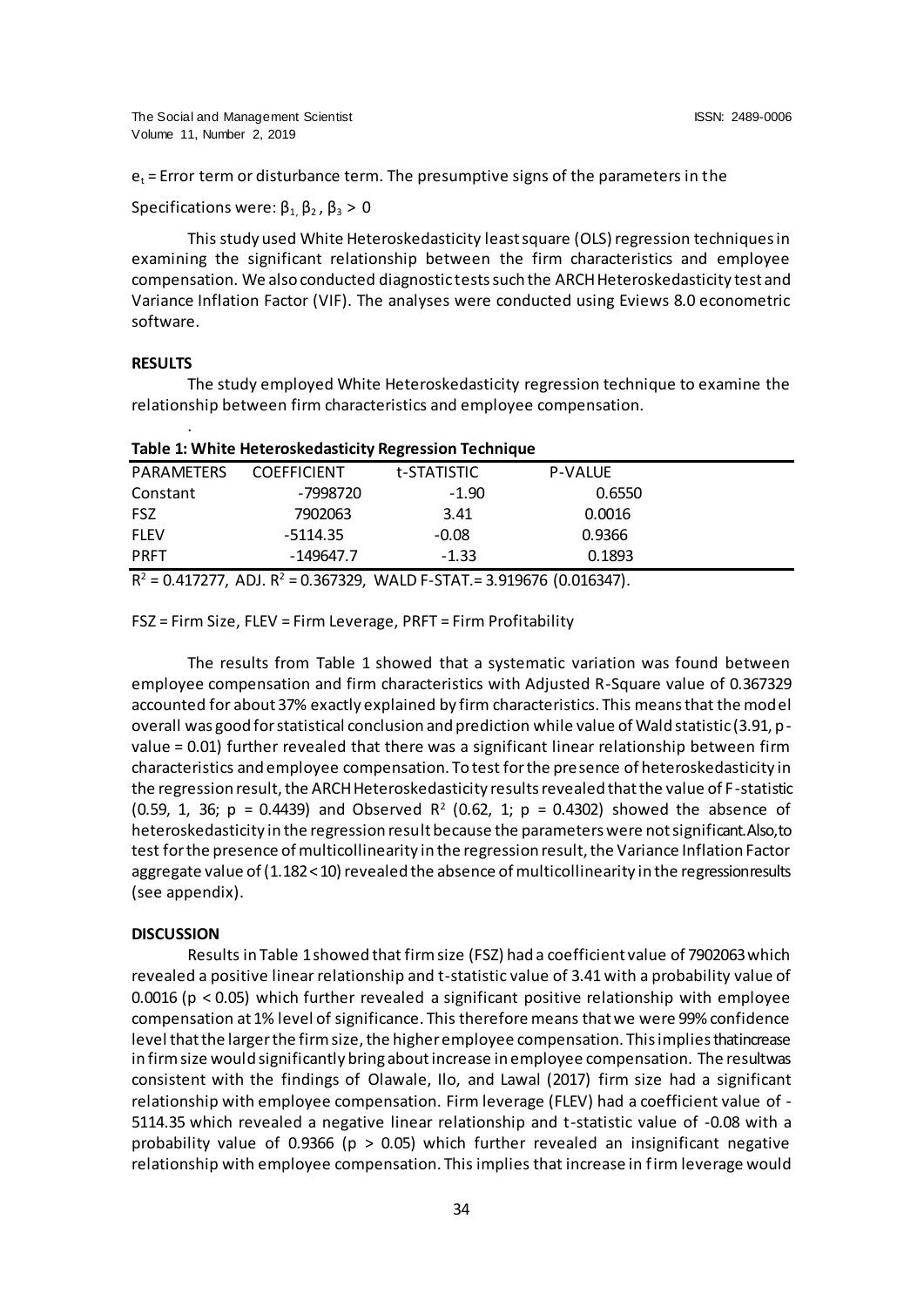result to a decrease in employee compensation but it was statistically not significant. Firm profitability (PRFT) had a coefficient value of -149647.3 which revealed a negative linear relationship and t-statistic value of -1.33 with a probability value of 0.1893 ( $p > 0.05$ ) which further revealed an insignificant negative relationship with employee compensation. This implies that increase in firm profitability would lead to a decrease in employee compensation but it was statistically not significant. The result was inconsistent with the findings of Ibojo and Asabi (2014) and Oladejo and Yinus (2014) that employee compensation has a significant positive relationship with firm profitability.

## **CONCLUSION AND RECOMMENDATIONS**

The study examined firm characteristics and employee compensation. Profitability is the degree of efficiency and effectiveness with which organizational objectives and goals are achieved. Human resource management has been described in its basic form as the discipline that focuses on finding and keeping the best employees and focuses on employees as the foremost resource in any enterprise (Armstrong, 2006). The empirical findings showed that firm size had a significant positive relationship with employee compensation at 1% level of significance, firm leverage had an insignificant negative relationship with employee compensation and firm profitability had an insignificant negative relationship with employee compensation. The study recommended that management should make strategic decision against higher compensation for employee due to increase in the size of the firm.

# **REFERENCES**

- Abdullahi, D (2015). Effect of advertising on the sales revenue and the profitability of selected food and beverages firms in Nigeria. *International Journal of Economics, Business and Finance, 3* (3), 1-16.
- Abu-Hassan, L.F., Wan Jusoh, W.J & Hamid, Z., (2013). Determinant of customer loyalty in Malaysian Takaful Industry. *Procedia -Social and Behavioral Sciences, 130*, 362–370.
- Alon, R., & Yoram, L. (2010). The 2007-2009 financial crisis and executive compensation*:* An analysis and a proposal for a novel structure. Brandeis University, International Business School.Hebrew University of Jerusalem-Department of Finance and Banking; New York University (NYU).
- Armstrong, M. (2006). *A handbook of Human Resource Management Practice* (10th ed.). Amazon.
- Aslam, A., Ghaffar, A., Talha, T., & Mushtaq, H. (2015). Impact of compensation and reward system on the performance of an organization: An empirical study on banking sector of Pakistan.*European Journal of Business and Social Sciences, 4* (8), 319 – 325.
- Azam, M., Usmani, S., & Abassi, Z. (2011). The impact of corporate governance on firm'sperformance: Evidence from Oil and Gas Sector of Pakistan. *Australian Journal of Basic and Applied Science*, *5* (12), 2978–2983.
- Azeez, S.A (2017). Human resource management practices and employee retention: A review of literature. *Journal of Economics, Management and Trade, 18* (2), 1-10.
- Bakar, L.J.A., & Ahmad, H. (2010). Assessing the relationship between firm resources and product innovation performance, *Business Process Management Journal, 16* (3), 420-435.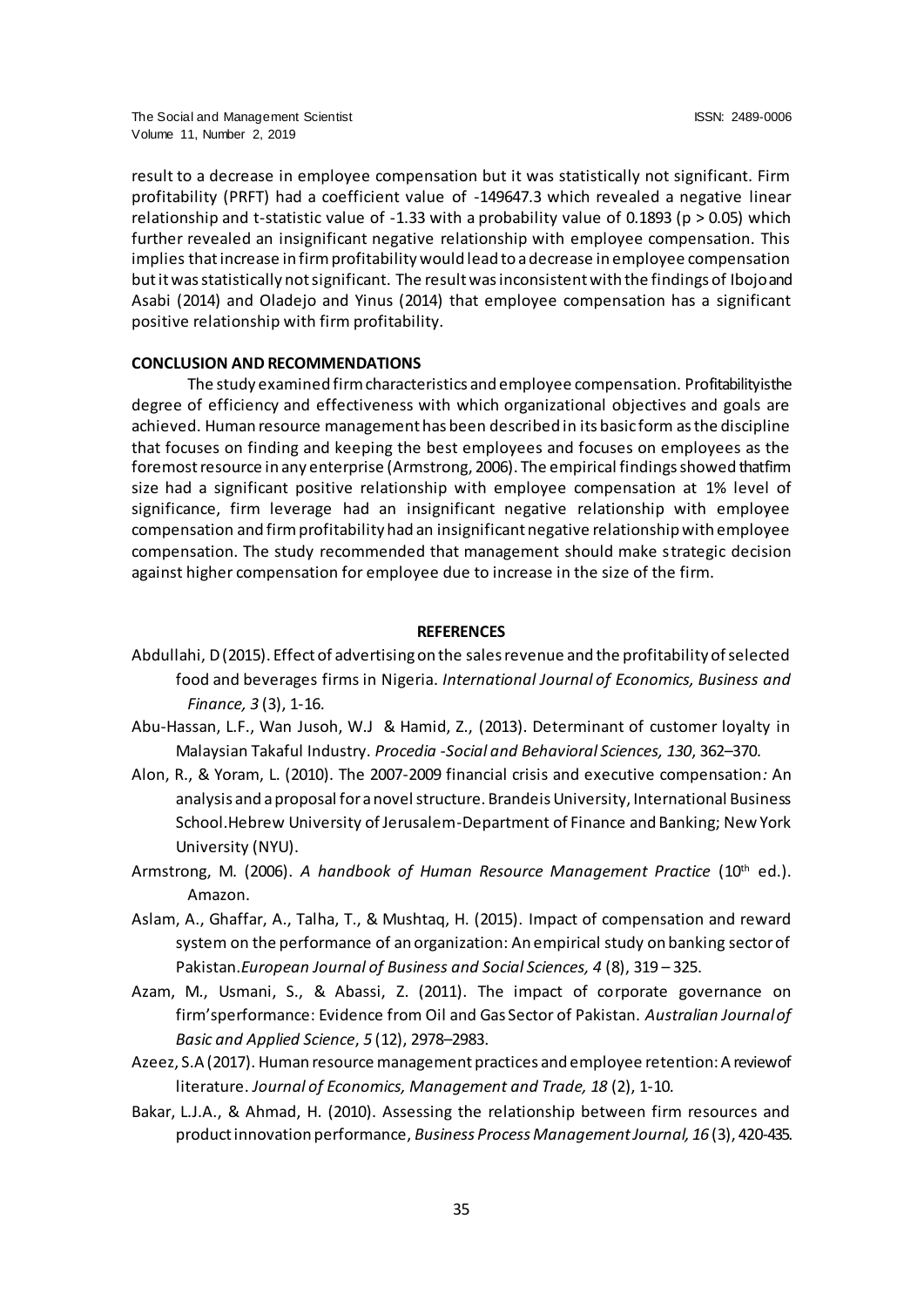- Barton, J., & Simko, P.J. (2002).The balance sheet as an earnings management constraint*. The Accounting Review, 77* (1), 1-27.
- Chenhall, R.H. (2003). Management control systems design within its organisational context: Findings from contingency-based research and directions for the future. *Accounting, Organisation and Society*, *28* (3) 127–168.
- Edmans, A., & Gabaix, X. (2016). Executive compensation.A modern primer. *Journal of Economic Literature, 54* (4), 44-65.
- Deegan, C., Rankin, M., & Tobin, J (2002). An examination of the corporate social and environmental disclosures of BHP from 1983–1997: A test of legitimacy theory. *Accounting, Auditing & Accountability Journal*, *15* (3), 312 – 343.
- Diamond, D.W., & Verrecchia, R.E. (1991). Disclosure, Liquidity and the cost of capital. *The Journal of Finance,* 45(4)57-72.
- Finkelstein, S. (1992). Power in top management teams: Dimensions, measurement, and Validation. *Academy of Management Journal*, 35(3), 505-538.
- Finkelstein, S., & Hambrick, D.C. (1989).Chief executive-compensation: A study of the intersection of markets and political processes. *Strategic Management Journal*, *10* (2), 121-134.
- Ibojo. B.O., & Asabi, O.M (2014). Compensation management and employees performance in the manufacturing sector: A case study of food and beverage industry. *International Journal of Managerial Studies and Research, 2,* (9), 108-117.
- Jensen, M.C., & Meckling, W.H. (1976). Theory of the firm: Managerial behavior, agency costs and ownership structure. *Journal of Financial Economics*, 3 (4), 305-360.
- Leftwich, W., & Zimmerman, (1981) Voluntary corporate disclosure: The case of interim reporting. *Journal of Accounting Research, 19*(1), 50-77.
- Magdi, R., & Nadareh, R. (2002). Corporate governance: A framework for implementation. *Britian World Group Journal*, 20,123-132.
- Margaretha , F., & Supartika, N. (2016). Factors affecting profitability of small-medium enterprises (SMEs) firms listed in Indonesia Stock Exchange. *Journal of Economics, Business and Management, 4*(2), 132-137.
- Mittar, S., Saini, S., & Agarwal, A. (2014). Human resource management practices for employee retention in apparel export houses in Delhi NCR. *Scottish Journal of Arts, Social Sciences and Scientific Studies, 17* (2),
- Morse, A., Nanda, V., & Seru, A. (2011). Are incentive contracts rigged by powerful CEOs?*Journal of Finance, 66* (5), 55-69.
- Mouna, R., & Maha, K. (2018). Determinants of banks' profitability and efficiency: Empirical evidence from a sample of Banking Systems. *Journal of Banking and Financial Economics, 1* (9), 5–23.
- Naukrihub, H. (2009).*Payroll system and compensation management*. [www.payrol.naukrihub.com/compensation.htm](http://www.payrol.naukrihub.com/compensation.html)l
- Oladejo M.O., & Yinus, O. (2014). An assessment of the impact of compensation plan on workers performance of selected quoted food and beverages manufacturing companies in Nigeria. *Business and Management, 16 (7), 5-12.*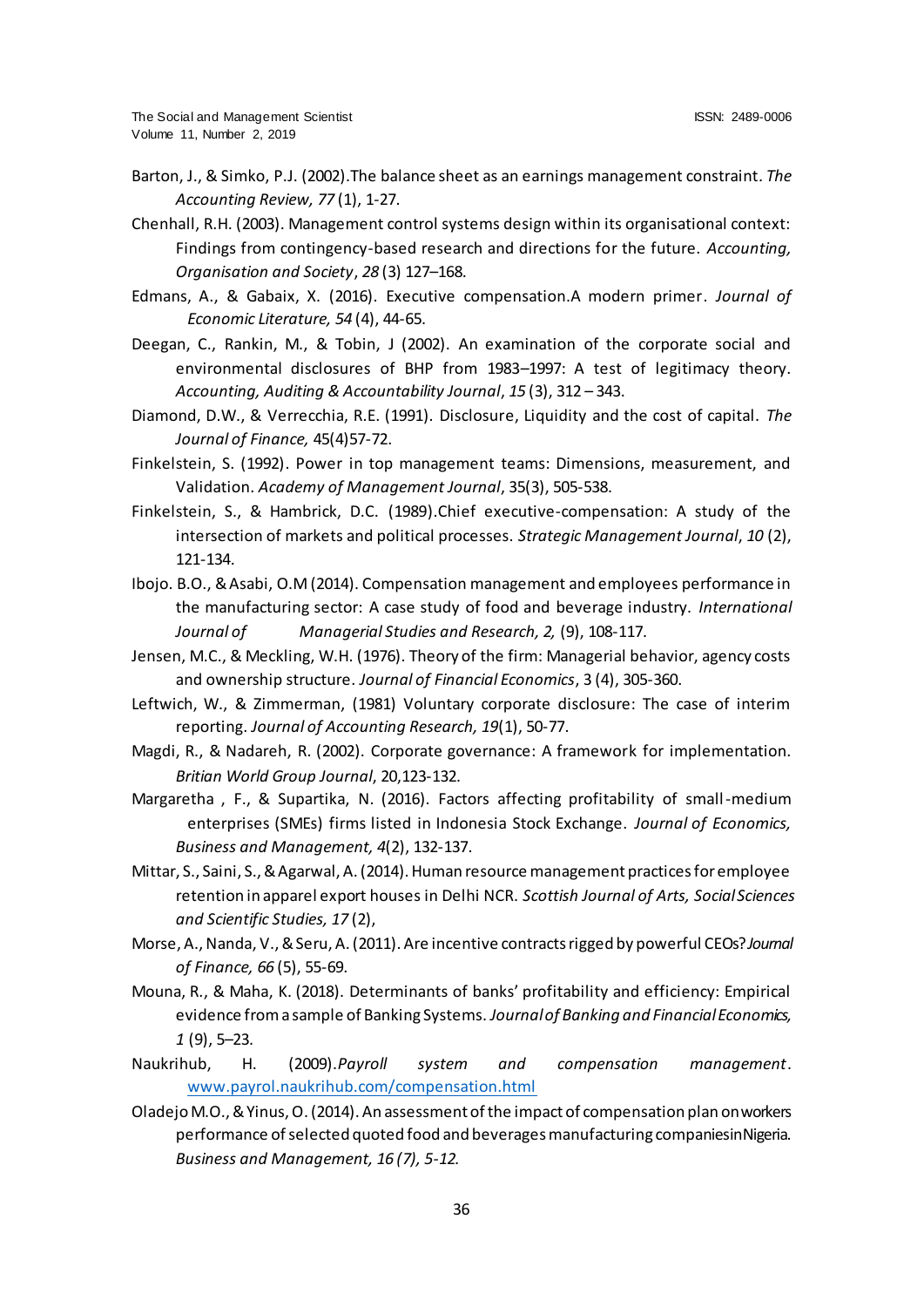- Olawale, L.S., Ilo, B.M., & Lawal, F.K. (2017). The effect of firm size on performance of firms in Nigeria. Aestimatio, *The Ieb International Journal of Finance, 15*, 2-21.
- Odusanya, I.A., Yinusa, O.G., & Ilo, B.M. (2018). Determinants of firm profitability in Nigeria: evidence from dynamic panel models. *SPOUDAI Journal of Economics and Business, 68*(1), 43-58.
- Pendleton, A., Whitfield, K & Bryson, A. (2009). The changing use of contingent pay in the modern British workplace, Chapter 11 in W. Brown, A. Bryson, J. Forth and K. Whitfield (eds.) The Evolution of the Modern Workplace, 256-284, Cambridge University Press.
- Shleifer, A., & Vishny, R.W. (1997). A survey of corporate governance. *Journal of Financial Economics, 52* (2), 737-783.

Watts, R., & Zimmerman, J. (1986).Positive Accounting Theory, London: Printice- Hall Inc.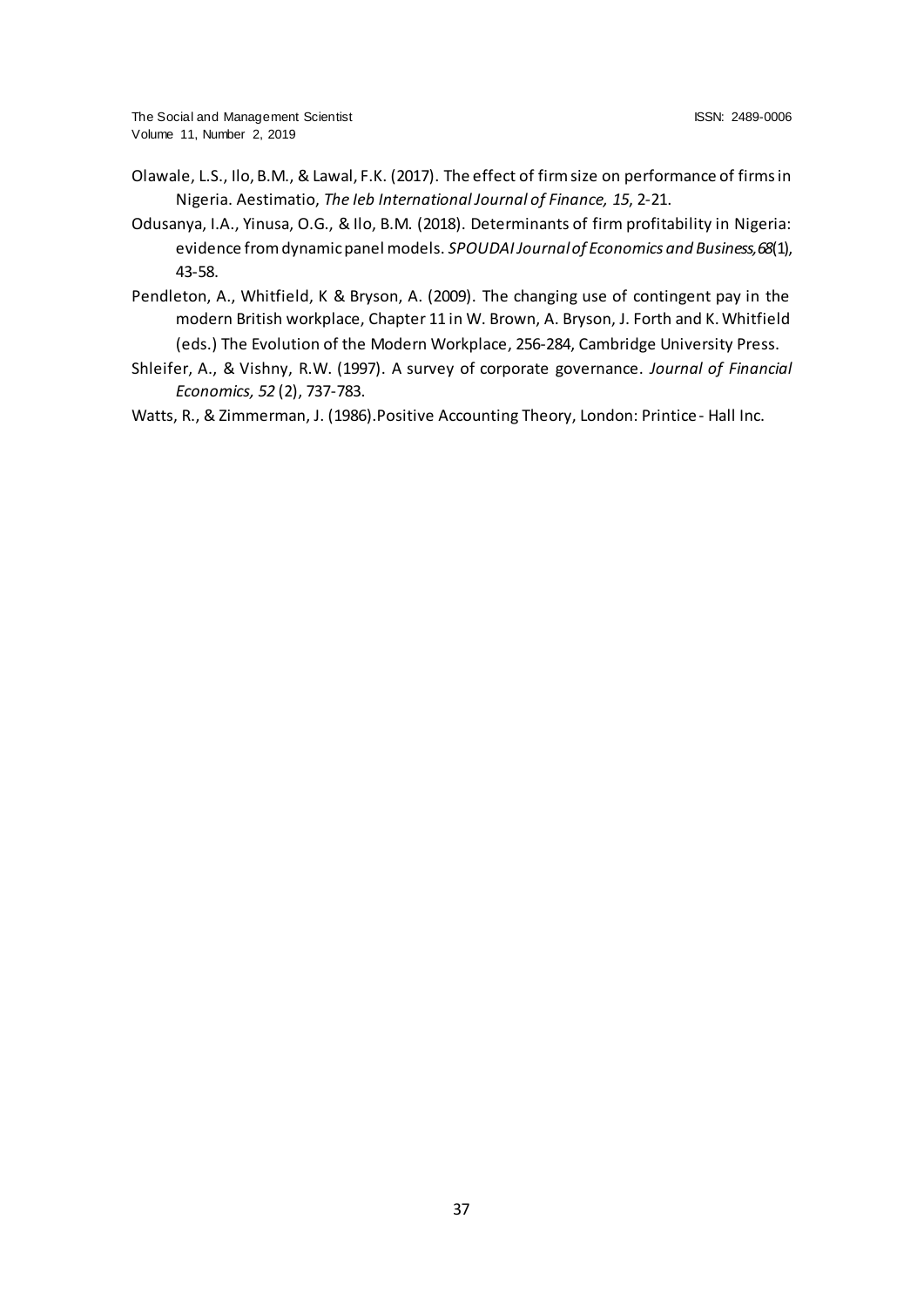# **APPENDIX: RESULTS**

Dependent Variable: ECOMP Method: Least Squares Date: 05/19/19 Time: 00:54 Sample: 1 39 Included observations: 39 White heteroskedasticity-consistent standard errors & covariance

| Variable                       | Coefficient | Std. Error            | t-Statistic | Prob.    |
|--------------------------------|-------------|-----------------------|-------------|----------|
| C                              | -7998720.   | 4199202.              | $-1.904819$ | 0.0650   |
| <b>FSZ</b>                     | 7902063.    | 2312662.              | 3.416869    | 0.0016   |
| <b>FLEV</b>                    | $-5114.353$ | 63819.07              | $-0.080138$ | 0.9366   |
| <b>PRFT</b>                    | -149647.3   | 111787.3              | -1.338679   | 0.1893   |
| R-squared                      | 0.417277    | Mean dependent var    |             | 4600904. |
| Adjusted R-squared             | 0.367329    | S.D. dependent var    |             | 9032964. |
| S.E. of regression             | 7184875.    | Akaike info criterion |             | 34.50977 |
| Sum squared resid              | 1.81E+15    | Schwarz criterion     |             | 34.68039 |
| Log likelihood                 | -668.9405   | Hannan-Quinn criter.  |             | 34.57099 |
| F-statistic                    | 8.354275    | Durbin-Watson stat    |             | 1.485075 |
| Prob(F-statistic)              | 0.000254    | Wald F-statistic      |             | 3.919676 |
| Prob(Wald F-statistic)         | 0.016347    |                       |             |          |
| Heteros kedasticity Test: ARCH |             |                       |             |          |
| F-statistic                    | 0.599225    | Prob. F(1,36)         |             | 0.4439   |
| Obs *R-squared                 | 0.622159    | Prob. Chi-Square(1)   |             | 0.4302   |